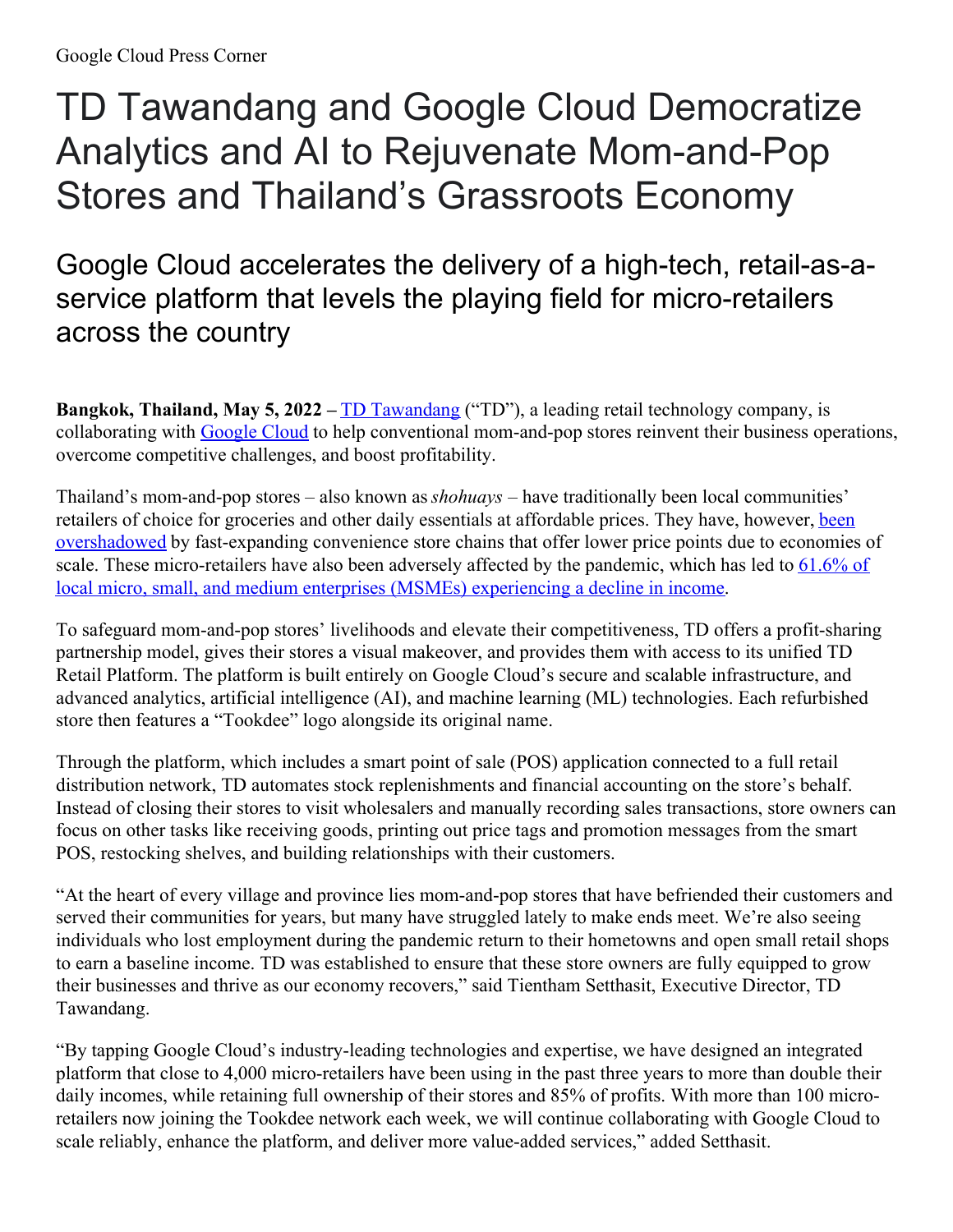## **Reducing Wastage, Predicting Product Shortages and Reclaiming Lost Revenue**

The critical challenges faced by mom-and-pop stores are limited product visibility and difficulty matching demand and supply. Their profit margins are then eroded by perishables expiring before they can be sold or customers' needs being unmet when desired items are not replenished quickly enough.

By implementing Google Cloud's [Dataplex](https://cloud.google.com/dataplex) to facilitate data flows between POS applications and a centralized, cloud-based enterprise resource planning (ERP) system, TD and store owners can track products sold and gain real-time visibility over their earnings and available inventory. TD then uses Google Cloud's [predictive](https://cloud.google.com/bigquery-ml/docs/introduction) modeling, [Vertex](https://cloud.google.com/vertex-ai) AI, business [intelligence](https://cloud.google.com/bigquery/docs/bi-engine-intro), and data [visualization](https://cloud.google.com/bigquery/docs/visualize-data-studio) tools to help its retail distribution teams forecast demand and schedule deliveries for just-in-time stock replenishments. Through handheld devices provided by TD, store owners receive delivery information beforehand and push notifications once these replenishments arrive.

Many mom-and-pop stores are also located in rural areas with intermittent internet connectivity. By leveraging Google Cloud's capabilities in lightweight application [development,](https://cloud.google.com/firestore) serverless computing, and low-latency data storage and retrieval, TD can give store owners a smooth and reliable user experience across its cloud-connected applications. These include the POS software at in-store terminals and communications services on handheld devices. In addition, these capabilities allow the applications to work offline to minimize disruptions to store operations, while newly generated data is automatically synchronized across systems once connectivity is restored.

"The applications we provide to micro-retailers, while easy-to-use on the frontend, are underpinned by numerous processes on the backend. All of these also produce terabytes of data on a daily basis, which must be effectively organized and ingested for the TD Retail Platform to benefit store owners as intended," said Ruud [Akarapanitsakul,](https://cloud.google.com/anthos/service-mesh) Chief Technology Officer, TD Tawandang. "Google [Kubernetes](https://cloud.google.com/kubernetes-engine) Engine and Anthos Service Mesh make it easy for our staff to securely pull large datasets for analysis and our software developers to continuously release new features – without causing downtime. This robust architecture enables all aspects of the TD Retail Platform to run in tandem and scale up without issues, even if we were to support 30,000 stores and connect to many more devices."

## **New Innovations in Store for Micro-Retailers and Consumers**

With its robust architecture firmly in place, TD has accelerated its pace of innovation. Through new selfservice kiosks that further transform mom-and-pop stores into "virtual hypermarts," consumers can now access TD's wider catalog of fast-moving consumer goods and pre-order items that are not a part of the instore inventory, before paying upfront and returning to collect these items once they are delivered to the store. To notify customers when their orders arrive, TD is rolling out a [LINE](https://developers.line.biz/en/docs/line-mini-app/discover/introduction/#introduction-to-line-mini-app) mini app. To help microretailers better engage with and retain customers, the mini app also provides consumers with a Tookdee membership account, an earn-and-burn rewards program, and personalized product recommendations and promotions.

"By integrating data from the mini app onto our platform, granular insights into consumers' purchasing behavior in each province can be derived to provide initial assortment recommendations and boost sales quicker when a store joins our network, pinpoint new items that each store should carry on a regular basis, promote local brands' signature snacks, incentivise suppliers to run discounts due to economies of scale, and inform decisions to establish new distribution centers," added Akarapanitsakul.

As part of its next phase of collaboration with Google Cloud, TD is exploring data collection from sensors that measure air temperature and humidity outside each store or track movements to different areas of the shop floor. These could help the TD Retail Platform respond to weather patterns and consumers' seasonal